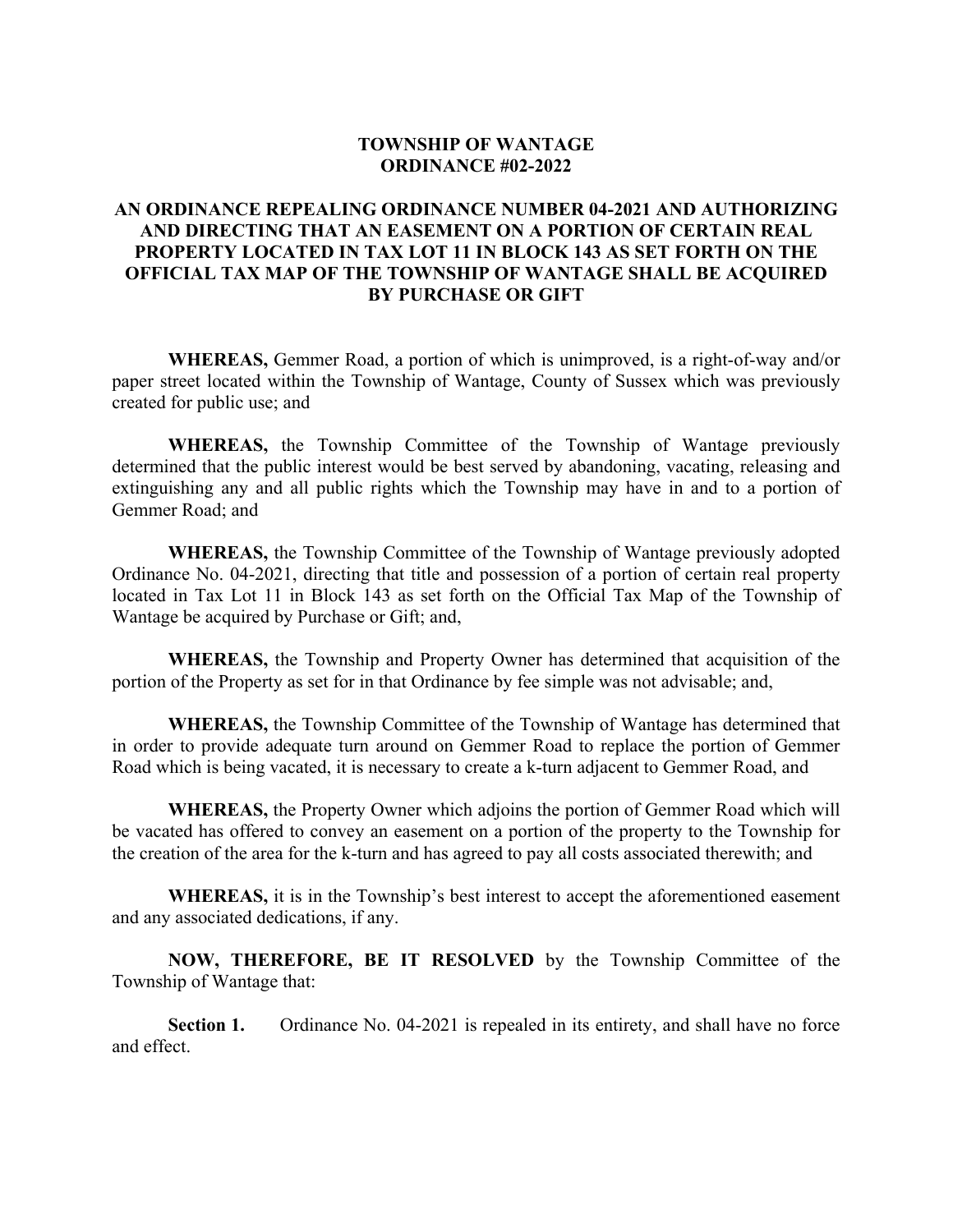**Section 2.** The Township is authorized to acquire a roadway dedication and any other dedications, if any, as contained on a map entitled "Proposed K-Turn at Gemmer Road, Wantage Township, Sussex County, New Jersey, R.O.W. Vacation Plan" prepared by Harold E. Pellow, P.E. & L.S. dated November 21, 2019.

Pursuant to the provisions of the "Local Land and Buildings Law", N.J.S.A. 40A:12-1 et seq., the Township Council of the Township of Wantage hereby accepts the aforementioned roadway easement for "Proposed K-Turn" as contained on a map entitled "Proposed K-Turn at Gemmer Road, Wantage Township, Sussex County, New Jersey, R.O.W. Vacation Plan" prepared by Harold E. Pellow, P.E. & L.S. dated November 21, 2019 and as further described by metes and bounds dated November 7, 2019 prepared by Harold E. Pellow & Associates, Inc. which are annexed hereto and incorporated herein.

**Section 3.** Authority of Agent. The Mayor, Municipal Attorney, Municipal Engineer and such other officials, employees and agents of the Township, are hereby authorized and directed to perform all acts necessary to acquire the aforementioned roadway easement and any other easement or dedication, if any, set forth herein on behalf of the Township and the Mayor and Municipal Clerk are hereby authorized and directed to execute any and all documents necessary for the acquisition of the roadway easement and any other easement, if any, as set forth herein.

**Section 4.** All costs, if any, connected with title reports, appraisal reports, attorney fees, professional consulting fees and other costs necessary for the acquisition of said easements and dedications shall be paid by the Grantor.

**Section 5.** Copies of this Ordinance shall be on file in the Office of the Township Clerk and are available for inspection.

**Section 6.** If any part of this Ordinance is for any reason held to be invalid, such decision shall not affect the validity of the remaining portion of the Ordinance. Any Ordinance or portion thereof that may be inconsistent with the Ordinance is hereby repealed to the extent of the inconsistency.

**Section 7. Effective Date.** This Ordinance shall take effect in the time and manner prescribed by law.

> Ronald Bassani, Mayor Township of Wantage

ATTEST:

Michael Restel, Acting Municipal Clerk Township of Wantage

\_\_\_\_\_\_\_\_\_\_\_\_\_\_\_\_\_\_\_\_\_\_\_\_\_\_\_\_\_\_\_\_\_\_\_